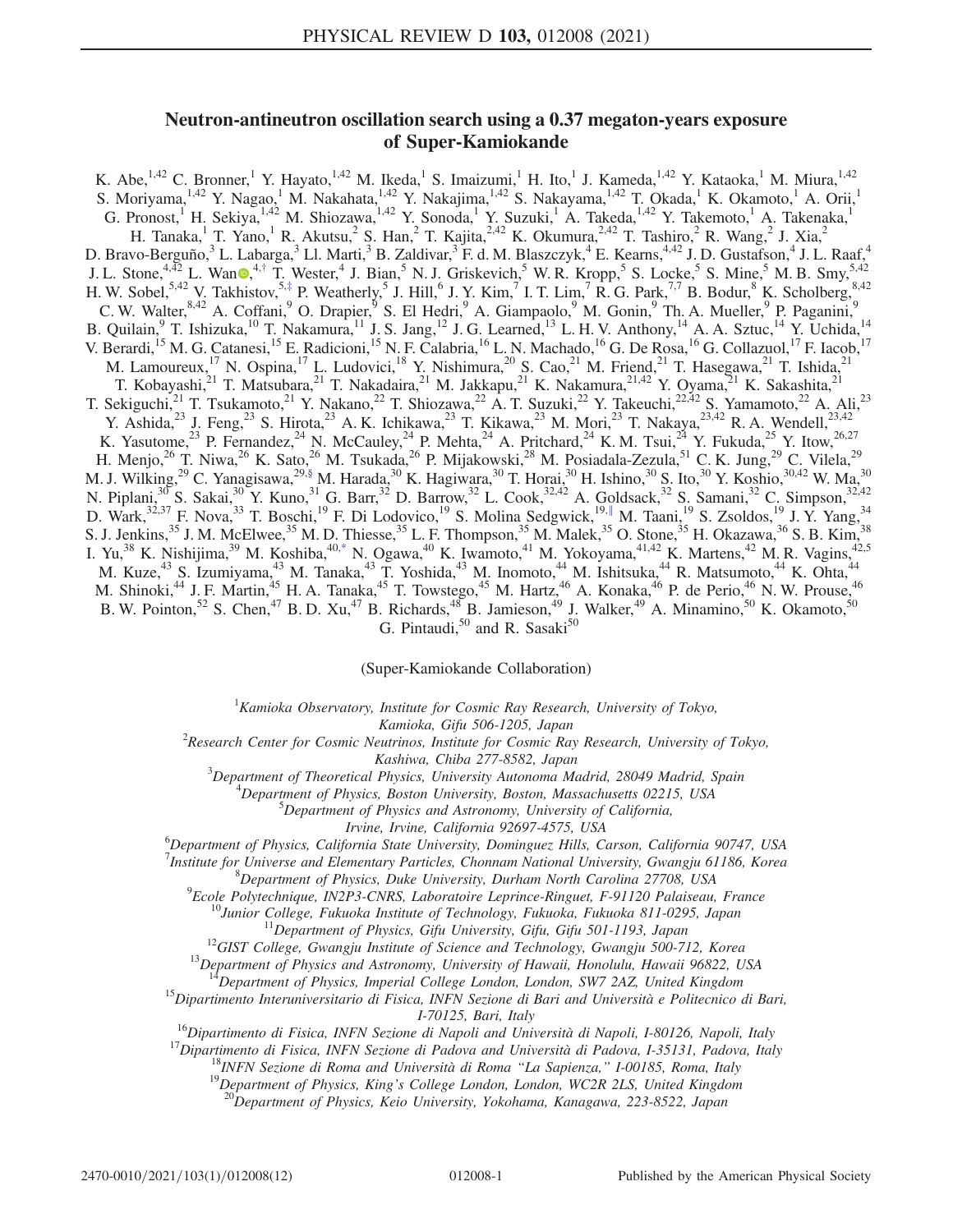<sup>21</sup>High Energy Accelerator Research Organization (KEK), Tsukuba, Ibaraki 305-0801, Japan<br><sup>22</sup>Department of Physics, Kobe University, Kobe, Hyogo 657-8501, Japan<br><sup>23</sup>Department of Physics, Kyoto University, Kyoto, Kyoto 6

<sup>27</sup>Kobayashi-Maskawa Institute for the Origin of Particles and the Universe, Nagoya University,

Nagoya, Aichi 464-8602, Japan<br><sup>28</sup>National Centre For Nuclear Research, 02-093 Warsaw, Poland<br><sup>29</sup>Department of Physics and Astronomy, State University of New York at Stony Brook,<br>New York 11794-3800, USA

<sup>30</sup>Department of Physics, Okayama University, Okayama, Okayama 700-8530, Japan

<sup>31</sup>Department of Physics, Osaka University, Toyonaka, Osaka 560-0043, Japan<br><sup>32</sup>Department of Physics, Oxford University, Oxford, OX1 3PU, United Kingdom<br><sup>33</sup>Rutherford Appleton Laboratory, Harwell, Oxford, OX11 0QX, Uni

Yaizu, Shizuoka, 425-8611, Japan<br><sup>37</sup>STFC, Rutherford Appleton Laboratory, Harwell Oxford, and Daresbury Laboratory,

Warrington, OX11 0QX, United Kingdom<br><sup>38</sup>Department of Physics, Sungkyunkwan University, Suwon 440-746, Korea<br><sup>39</sup>Department of Physics, Tokai University, Hiratsuka, Kanagawa 259-1292, Japan<br><sup>40</sup>The University of Tokyo, Bu

for Advanced Study, University of Tokyo, Kashiwa, Chiba 277-8583, Japan<br><sup>43</sup>Department of Physics, Tokyo Institute of Technology, Meguro, Tokyo 152-8551, Japan<br><sup>44</sup>Department of Physics, Faculty of Science and Technology,

Moda, Chiba 278-8510, Japan<br>
<sup>45</sup>Department of Physics, University of Toronto, Ontario, M5S 1A7, Canada<br>
<sup>46</sup>TRIUMF, 4004 Wesbrook Mall, Vancouver, British Columbia, V6T2A3, Canada<br>
<sup>47</sup>Department of Engineering Physics, T

 $52$ Department of Physics, British Columbia Institute of Technology,

Burnaby, British Columbia, V5G 3H2, Canada

(Received 6 December 2020; accepted 24 December 2020; published 21 January 2021)  $\bigcirc$ 

As a baryon number violating process with  $\Delta B = 2$ , neutron-antineutron oscillation  $(n \to \bar{n})$  provides a unique test of baryon number conservation. We have performed a search for  $n \to \bar{n}$  oscillation with bound neutrons in Super-Kamiokande, with the full dataset from its first four run periods, representing an exposure of 0.37 Mton-years. The search used a multivariate analysis trained on simulated  $n \rightarrow \bar{n}$  events and atmospheric neutrino backgrounds and resulted in 11 candidate events with an expected background of 9.3 events. In the absence of statistically significant excess, we derived a lower limit on  $\bar{n}$  appearance

<span id="page-1-4"></span>[\\*](#page-0-0) Deceased.

<span id="page-1-0"></span>[†](#page-0-1) Corresponding author.

<span id="page-1-1"></span>wanly@bu.edu

Also at Department of Physics and Astronomy, UCLA, California 90095-1547, USA.

<span id="page-1-2"></span>[§](#page-0-3) Also at BMCC/CUNY, Science Department, New York, New York, 10007, USA.

<span id="page-1-3"></span>[∥](#page-0-4) Present address: Queen Mary University of London, London, E1 4NS, United Kingdom.

Published by the American Physical Society under the terms of the [Creative Commons Attribution 4.0 International](https://creativecommons.org/licenses/by/4.0/) license. Further distribution of this work must maintain attribution to the author(s) and the published article's title, journal citation, and DOI. Funded by  $SCOAP<sup>3</sup>$ .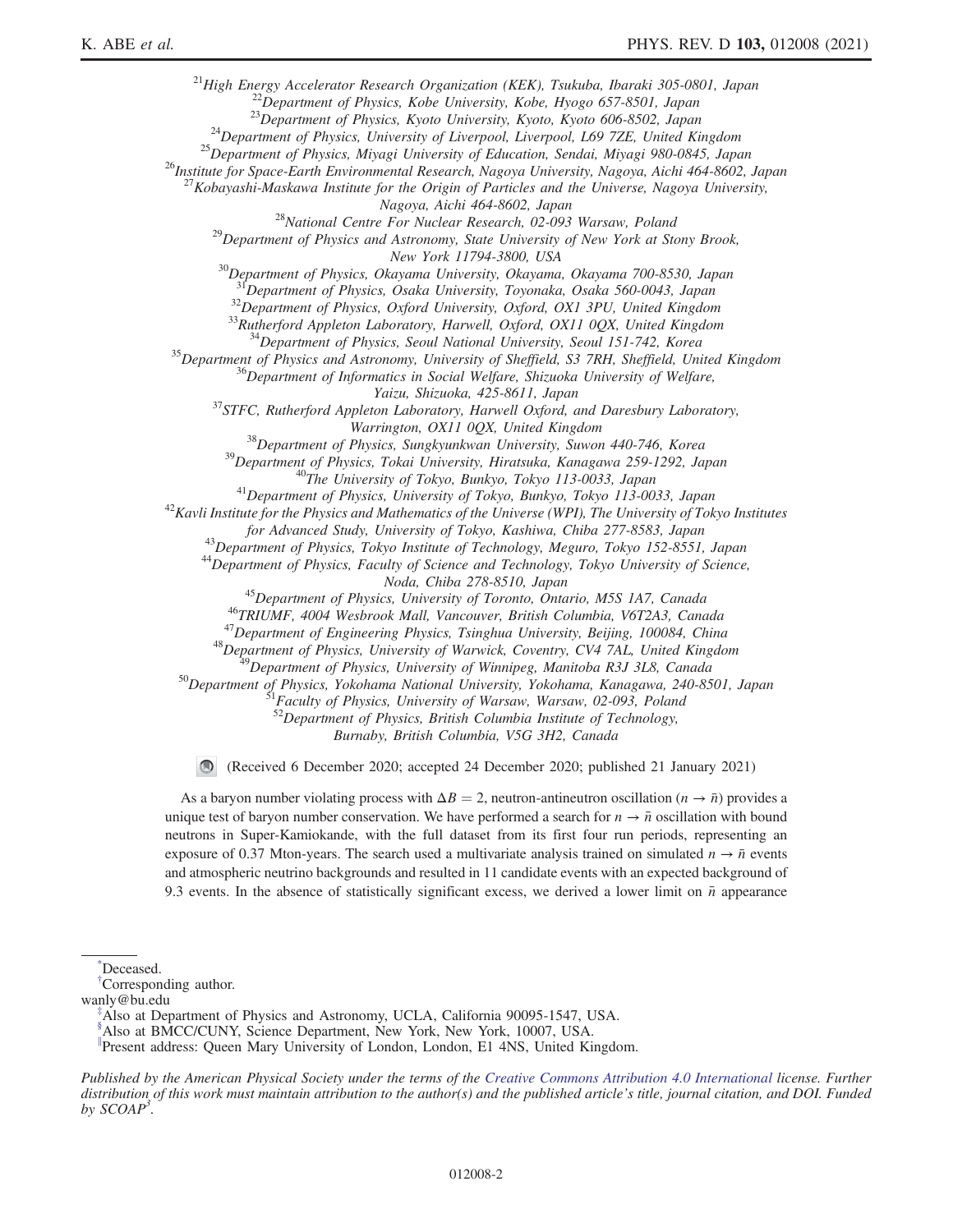lifetime in <sup>16</sup>O nuclei of  $3.6 \times 10^{32}$  years and on the neutron-antineutron oscillation time of  $\tau_{n\to \bar{n}} > 4.7 \times 10^8$  s at 90% C.L.

DOI: [10.1103/PhysRevD.103.012008](https://doi.org/10.1103/PhysRevD.103.012008)

### I. INTRODUCTION

The present baryon asymmetry of the universe provides indirect evidence for baryon number violating (BNV) processes [\[1\]](#page-10-0), which cannot be sufficiently explained by mechanisms within the Standard Model (SM) [\[2\]](#page-10-1). Searches for BNV processes probe physics beyond the reach of the SM can be classified based on the baryon number violation  $(\Delta B)$  involved. Processes with  $\Delta B = 1$  are tightly constrained by null observations from proton decay searches, and processes with  $\Delta B = 3$  are expected to conflict with nucleosynthesis scenarios [\[3\].](#page-10-2) The Standard Model allows for non-perturbative processes involving sphalerons that would wash out any baryon number asymmetry from processes that conserve  $B - L$ , where L is lepton number, before the electroweak phase transition [\[4\].](#page-10-3) Therefore, as a BNV process violating both B and  $B - L$ , neutron-antineutron oscillation provides a unique probe of baryon number violation and essential insight into the baryon asymmetry and baryogenesis.

Several models predicting  $n - \bar{n}$  oscillations have been proposed since the 1970s, including those employing an  $SU(2)_L \times SU(2)_R \times SU(4)_c$  gauge group to generate a baryon asymmetry [\[5,6\]](#page-10-4) and others that propagate SM fields into extra space-time dimensions [\[7\].](#page-10-5) The predicted oscillation times vary from  $10^9$  s [\[7\]](#page-10-5) to  $5 \times 10^{10}$  s [\[6\]](#page-10-6) and correspond to energy scales of  $10^2-10^3$  TeV, well above the scale that can currently be probed by accelerators [\[8\]](#page-10-7). Recent developments from a lattice QCD calculation on the postsphaleron baryogenesis model [\[9\]](#page-10-8) and a left-rightsymmetric model with extra dimensions [\[10\]](#page-10-9) indicate that  $n - \bar{n}$  oscillation is more sensitive to baryon number violation than previously expected, providing further motivation for experimental searches.

<span id="page-2-0"></span>The probability of a free neutron oscillating to an antineutron can be parametrized as a simple  $2 \times 2$ Hamiltonian and can be written as

$$
P_{n \to \bar{n}}(t) = \frac{\delta m^2}{\Delta E^2 + \delta m^2} \sin^2 \left( \sqrt{\Delta E^2 + \delta m^2} t \right), \quad (1)
$$

where  $\Delta E$  is the energy difference between the neutron and antineutron and  $\delta m = 1/\tau_{n-\bar{n}}$ , where  $\tau$  is the neutronantineutron oscillation time. In the case of degenerate neutron and antineutron energies, Eq. [\(1\)](#page-2-0) has a simplified form,

$$
P_{n \to \bar{n}}(t) \approx (\delta m t)^2 = \left(\frac{t}{\tau_{n-\bar{n}}}\right)^2.
$$
 (2)

<span id="page-2-2"></span>For bound neutrons in nuclei, the probability can be written as [\[11\]](#page-10-10)

$$
P_{\text{nuc}}(n \to \bar{n}) = \frac{1}{T_{\text{nuc}}} = \frac{1}{R\tau_{n-\bar{n}}^2},
$$
 (3)

where  $T_{\text{nuc}}$  is the observed neutron lifetime in neutronantineutron oscillation, and  $R$  is the so-called nuclear suppression factor that accounts for the suppression of oscillations due to differences in the nuclear potentials of neutrons and antineutrons. Theoretical calculations of R using effective field theories vary [\[12,13\],](#page-10-11) but, in the following, we adopt  $R = 0.517 \times 10^{23}$  s<sup>-1</sup> for <sup>16</sup>O based calculations by Friedman et al. [\[11\]](#page-10-10).

Experimental searches for  $n - \bar{n}$  oscillation rely on observing particles (mostly pions) produced when a neutron oscillates into an antineutron and annihilates with a nearby nucleon. There have been a number of  $n - \bar{n}$ searches using either free neutrons [\[14\]](#page-10-12) or bound neutrons [\[15](#page-10-13)–21], none of which have yielded a positive signal. Accordingly, constraints on the  $n - \bar{n}$  oscillation time have been set at  $\tau_{n-\bar{n}} > 0.86 \times 10^8$  s for free neutron oscillation [\[14\]](#page-10-12) and at  $\tau_{n-\bar{n}} > 2.7 \times 10^8$  s for bound neutrons [\[15\]](#page-10-13).

In this paper, we present a search for  $n - \bar{n}$  oscillations using the full dataset from the first four running periods of Super-Kamiokande and update the result presented in Ref. [\[15\],](#page-10-13) which used data from the first period. The current analysis includes an updated dataset, an updated hadron production model, final state interactions, and adopts a multivariate method to achieve better discrimination between the background and signal processes. This paper is organized as follows. After a short description of the Super-Kamiokande detector in Sec. [II](#page-2-1), we describe the simulation of both the  $n - \bar{n}$  signal and atmospheric neutrino background in Sec. [III.](#page-3-0) The selection algorithm and analysis cuts are explained in Sec. [IV,](#page-4-0) followed by discussion of systematic uncertainties in Sec. [V.](#page-7-0) Analysis results and concluding remarks are presented in Secs. [VI](#page-8-0) and [VII](#page-10-14), respectively.

#### <span id="page-2-1"></span>II. THE SUPER-KAMIOKANDE EXPERIMENT

Super-Kamiokande (SK) is a cylindrical 50 kiloton water Cherenkov detector located in Kamioka, Japan, that is shielded by a 2700 meter water-equivalent rock overburden [\[22\]](#page-10-15). The detector consists of an outer detector instrumented with 1885 outward-facing 8-inch Photomultiplier tubes (PMTs) mounted 2 m from the detector's outer wall on a structure that optically separates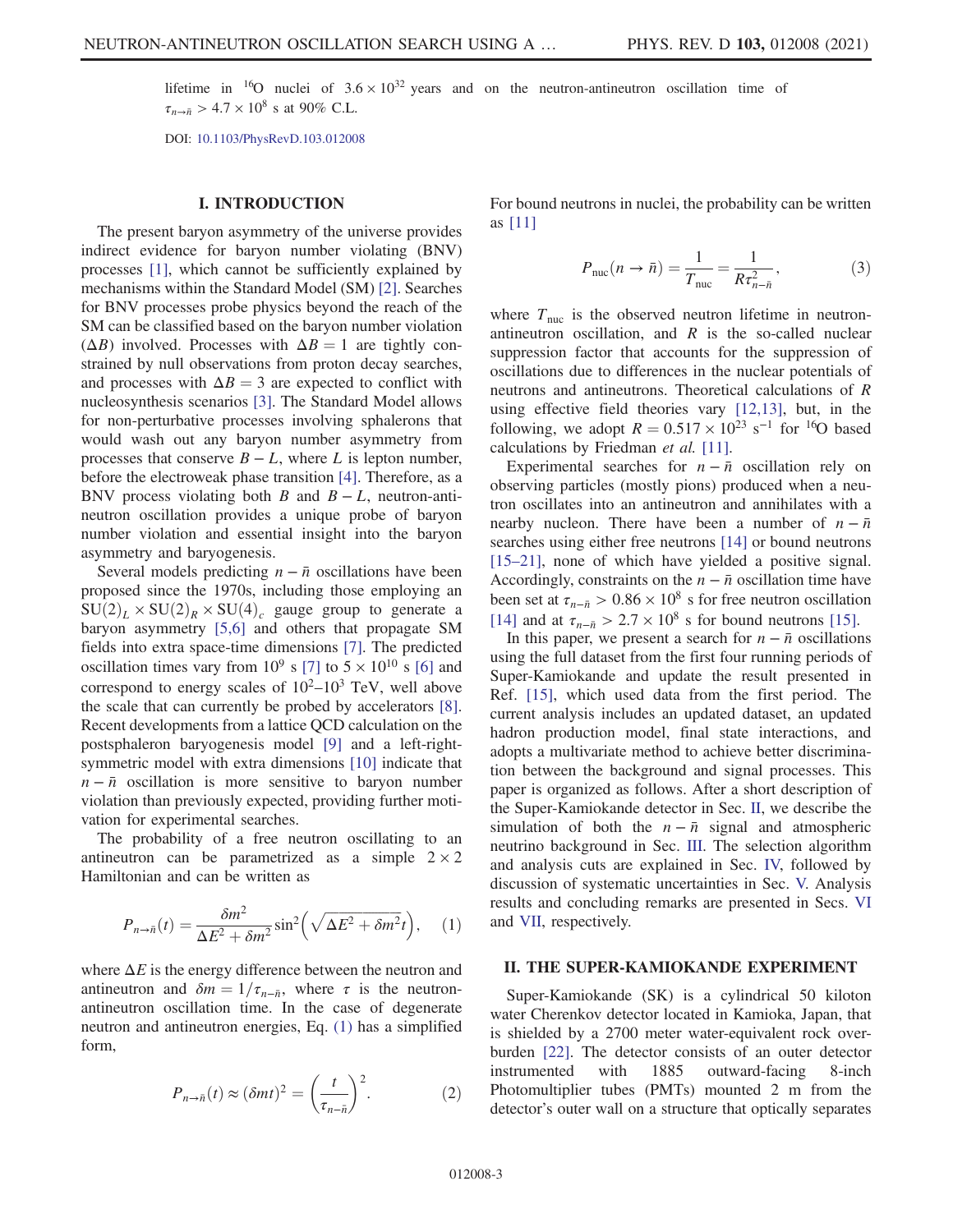it from the inner detector (ID). This structure also supports the 11,129 inward-facing 20-inch PMTs that form the ID and view its 32 kton target volume. The outer detector is primarily used as a veto for charged particles entering from outside the detector or identifying particles that exit the ID, and the ID itself is used reconstruct the energies, vertexes, and particle types of most interest to the present work.

The experiment started data taking in 1996 and underwent four data-taking phases since then labeled as SK-I, II, III, and IV. The SK-I period ran from 1996 until the detector underwent maintenance in 2001. During that period, an accident destroyed more than half of the SK PMTs, reducing the photocathode coverage from ∼40% to ∼19% for the SK-II period in 2002-2005. After replacing the missing PMTs in 2005, the detector restarted operations as SK-III in 2006–2008. Following upgrades of the frontend electronics and water purification system, the SK-IV period ran from 2008 until May of 2018, when the data taking was paused and the detector tank was opened for further upgrades. The analysis in this work uses the full dataset from the SK-I-IV periods. Details of the detector and its calibration can be found in [\[23\].](#page-10-16)

#### III. SIMULATION

<span id="page-3-0"></span>Following the oscillation of a neutron into an antineutron, the subsequent annihilation of the antineutron with a nucleon in the oxygen nucleus is expected to produce many visible particles, most of which are pions. The simulation of this signal is broken into stages: oscillation, hadronization, final state interactions of particles before exiting the nucleus, and finally propagation and subsequent reinteraction of those particles with detector media. During the first stage, the position of the oscillated neutron within the nucleus is determined using the standard Woods-Saxon distribution [\[11,24\]](#page-10-10) with a Fermi momentum simulation based on the spectral function measured in [\[25\].](#page-10-17) The effect of nuclear binding energy is taken into account by subtracting it from the nucleon masses when calculating the annihilation products, using 39.0 MeV for s-state and 15.5 MeV for p-state nucleons, respectively. Thereafter the oscillated antineutron is assumed to have an equal probability of annihilating with any remaining nucleons.

Modeling of the  $\bar{n}n$  or  $\bar{n}p$  annihilation products is done based on available accelerator data. Due to a lack of antineutron scattering data, the hadronization simulation uses results from antiproton scattering experiments instead. Assuming isospin symmetry, we used data from the  $\bar{p}p$ annihilation experiment Crystal Barrel [\[26,27\]](#page-10-18) to simulate the  $\bar{n}n$  annihilation. For the  $\bar{n}p$  channel, we used the  $\bar{p}n$ annihilation branching ratio measurements from the OBELIX experiment [\[28\]](#page-10-19) and bubble chamber data [\[29](#page-11-0)–31] and then flipped the signs of the charged pions to match  $\bar{n}p$ . Tables [I](#page-3-1) and [II](#page-3-2) show the branching ratios for  $\bar{n}n$  and  $\bar{n}p$  adopted in the simulation. The branching ratios of kaonic channels are artificially constructed due to lack of

<span id="page-3-1"></span>TABLE I. Branching ratios  $(B_R)$ , relative uncertainties, and corresponding efficiencies for  $\bar{n}n$  annihilation products.

|                           | $B_R$ [%] | Relative uncertainty Efficiency [%] |     |
|---------------------------|-----------|-------------------------------------|-----|
| $2\pi_0$                  | 0.1       | 5%                                  | 3.2 |
| $3\pi_0$                  | 0.7       | 6%                                  | 3.6 |
| $4\pi_0$                  | 0.3       | 6%                                  | 4.4 |
| $5\pi_0$                  | 1.0       | $4\%$                               | 3.8 |
| $7\pi_0$                  | 0.1       | 8%                                  | 2.1 |
| $\pi^+\pi^-$              | 0.3       | 4%                                  | 4.8 |
| $\pi^{+}\pi^{-}\pi_{0}$   | 1.6       | 15%                                 | 4.8 |
| $\pi^{+}\pi^{-}2\pi_{0}$  | 13.1      | 15%                                 | 4.3 |
| $\pi^{+}\pi^{-}3\pi_{0}$  | 11.2      | 15%                                 | 4.2 |
| $\pi^+\pi^-4\pi_0$        | 3.3       | 14%                                 | 4.0 |
| $\pi^+\pi^-5\pi_0$        | 1.4       | 15%                                 | 4.7 |
| $2\pi^{+}2\pi^{-}$        | 6.0       | 16%                                 | 4.2 |
| $2\pi^+ 2\pi^- \pi_0$     | 13.6      | 15%                                 | 4.5 |
| $2\pi^+ 2\pi^- 2\pi_0$    | 15.7      | 15%                                 | 4.5 |
| $2\pi^+ 2\pi^- 3\pi_0$    | 0.6       | 33%                                 | 4.9 |
| $3\pi + 3\pi$             | 2.2       | 15%                                 | 3.7 |
| $3\pi^{+}3\pi^{-}\pi_{0}$ | 2.0       | 15%                                 | 4.1 |
| $\rho^0 \pi^0$            | 1.8       | 15%                                 | 4.8 |
| $\rho^{+/-} \pi^{-/+}$    | 3.7       | 15%                                 | 4.5 |
| $\omega\omega$            | 3.5       | 15%                                 | 4.5 |
| $\rho^0\omega$            | 2.4       | 15%                                 | 4.0 |
| $\pi^0\pi^0\omega$        | 2.7       | 15%                                 | 3.8 |
| $\pi^+\pi^-\omega$        | 7.1       | 15%                                 | 4.5 |
| $n\omega$                 | 1.6       | 15%                                 | 4.6 |
| $\pi^+\pi^-\eta$          | 1.7       | 15%                                 | 3.8 |
| Kaonic channels           | 2.3       | 15%                                 | 4.5 |

experimental data, and the kaonic production for  $\bar{n}p$  is less than  $1/2$  from  $\bar{n}n$ , and thus is omitted. Corresponding uncertainty calculations can be found in Sec. [V,](#page-7-0) and the efficiency calculation is explained in Sec. [IV.](#page-4-0)

Hadronization products are mostly pions. The pion interaction probability within the oxygen nucleus is

<span id="page-3-2"></span>TABLE II. Branching ratios  $(B_R)$ , relative uncertainties, and corresponding efficiencies for  $\bar{p}p$  annihilation products.

|                           | $B_R$ [%] | Relative uncertainty | Efficiency $[\%]$ |
|---------------------------|-----------|----------------------|-------------------|
| $\pi^+\pi_0$              | 0.1       | 32%                  | 3.4               |
| $\pi^+ 2\pi_0$            | 0.7       | 32%                  | 3.2               |
| $\pi^+3\pi_0$             | 14.8      | 32%                  | 3.5               |
| $\pi^+ 4\pi_0$            | 1.4       | 32%                  | 2.6               |
| $2\pi^{+}\pi^{-}$         | 2.0       | 10%                  | 3.6               |
| $2\pi^{+}\pi^{-}\pi_{0}$  | 17.0      | 10%                  | 3.5               |
| $2\pi^{+}\pi^{-}2\pi_{0}$ | 10.8      | 10%                  | 3.4               |
| $2\pi^{+}\pi^{-}3\pi_{0}$ | 30.1      | 10%                  | 3.8               |
| $3\pi + 2\pi^-$           | 5.5       | 10%                  | 3.2               |
| $3\pi^+ 2\pi^- \pi_0$     | 3.2       | 10%                  | 3.2               |
| $\pi^+\pi^0\omega$        | 2.0       | 32%                  | 3.4               |
| $2\pi^+\pi^-\omega$       | 12.4      | 32%                  | 3.6               |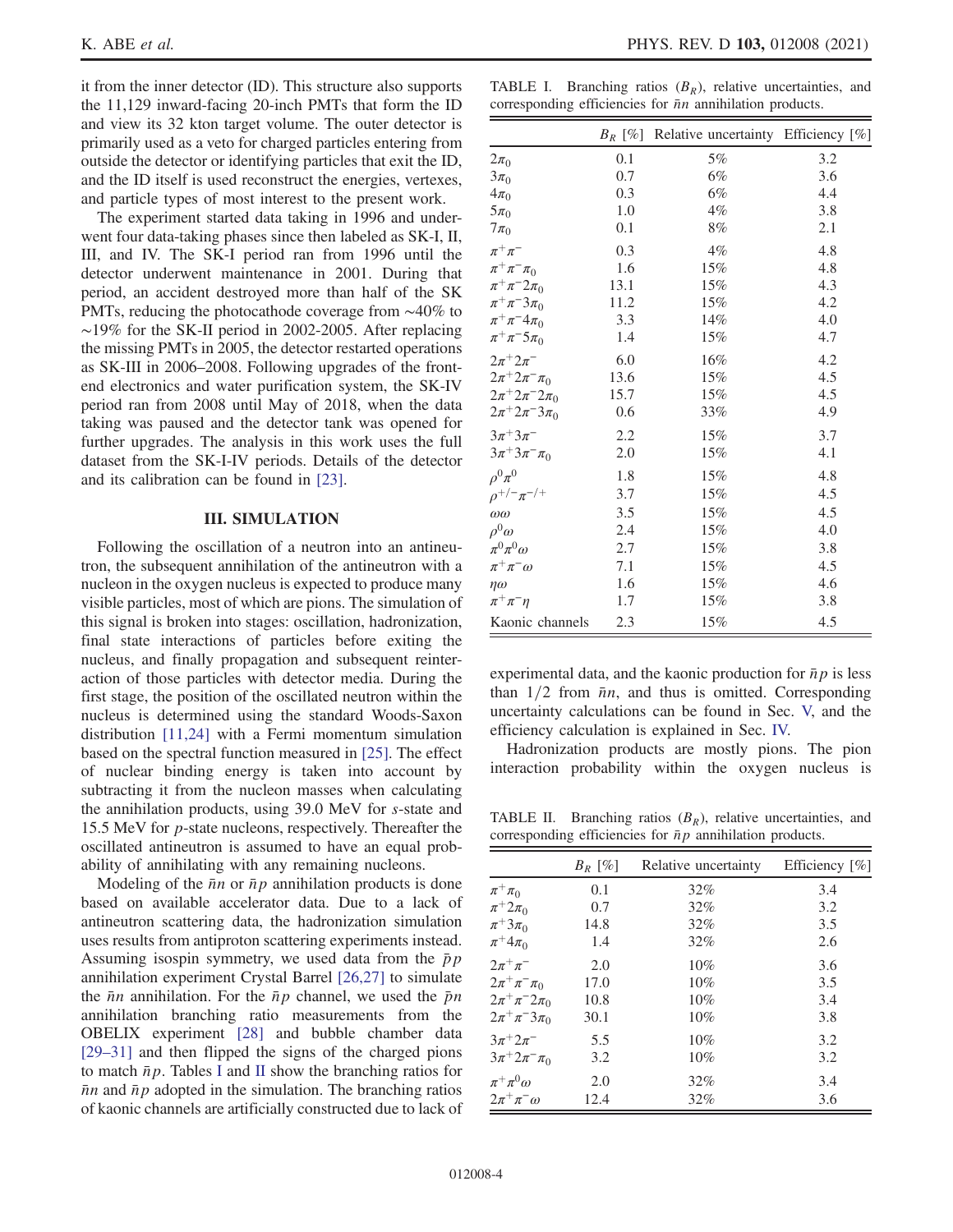expected to be large, and these so-called final state interactions (FSI) include quasielastic scattering (e.g.,  $\pi + n \to \pi + n$ , absorption  $(\pi^+ + n \to p, \pi^- + p \to n)$ , charge exchange  $(\pi^+ + n \rightarrow p + \pi^0, \pi^- + p \rightarrow n + \pi^0)$ , and pion production  $(\pi^{\pm} + n \rightarrow \pi^{\pm} + n + \pi^0)$  [\[32\].](#page-11-1) For pions above 500 MeV/c, the surrounding nucleons are treated as quasifree particles, while for lower momentum pions the interaction probabilities are calculated according to the model of Salcedo and Oset [\[33\]](#page-11-2) in consideration of the effect of Pauli blocking. More details can be found in Ref. [\[32\]](#page-11-1).

Atmospheric neutrino interactions in water are the dominant background to the search for  $n - \bar{n}$  oscillation at SK. The theoretical calculation from the HKKM model [\[34,35\]](#page-11-3) predicts the atmospheric neutrino flux at Kamioka in the energy region from sub-GeV up to several TeV after oscillation. Using this flux prediction, we simulated atmospheric neutrino interactions, including the outgoing particles and their subsequent interactions with the nuclear medium in water, with NEUT version 5.3.6 [\[36\].](#page-11-4) Final state interactions for both the signal and background are simulated with NEUT.

Particles escaping the nucleus are passed to a GEANT3 based [\[37\]](#page-11-5) detector simulation. The simulation tracks particles through the detector medium, simulating their interactions in water as well as the production of secondary particles and the response of the PMTs to Cherenkov radiation. Detailed tuning and calibration has been performed to provide a tailored simulation of photon propagation in SK [\[38\].](#page-11-6) The interaction of hadrons with water is simulated using the GCALOR package [\[39\]](#page-11-7), except for pions below 500 MeV/c, which are simulated using a model based on NEUT's FSI simulation. The final background is reweighted to the result of the analysis in [\[40\],](#page-11-8) adjusting its central value to the best fit oscillation and systematic error parameters favored by the SK data.

## <span id="page-4-0"></span>IV. EVENT RECONSTRUCTION AND SELECTION

The present analysis uses the full dataset from the SK-I through SK-IV periods, corresponding to 6050.0 live-days. Events are required to be fully contained (FC), meaning the number of PMTs in the highest charge cluster of outer detector hits is less than 10 in SK-I and less than 16 in SK-II-III-IV. Timing information in each event's hit PMTs in the ID is used to reconstruct an overall vertex from the event, from which an iterative search based on the Hough transform [\[41\]](#page-11-9) is performed to identify Cherenkov rings. Each Cherenkov ring is classified according to its hit pattern and opening angle as either "showering" (e-like) for particles that create electromagnetic showers such as  $e$ and  $\gamma$  or as "nonshowering" ( $\mu$ -like) for particles such as  $\mu$ and  $\pi^{\pm}$ . The momentum of each ring is determined by the particle type and the charge among all hit PMTs within a 70° cone around the ring with consideration of charge shared between multiple rings. An additional search for delayed electrons from muon decays is performed from 1.2–20  $\mu$ s after the primary event trigger.

This analysis starts with FC events more than 2.0 m from the ID wall, which defines a 22.5 kton fiducial volume. The reduction efficiency is 92% for  $n \to \bar{n}$  signal events in fiducial volume. This sample is then processed in two stages, first applying simple analysis cuts before applying a multivariate technique to extract the signal.

## A. Analysis precuts

Based on the distinct features of  $n - \bar{n}$  and atmospheric neutrino events, several preliminary cuts are applied to reduce background rates while maintaining high signal efficiency. The  $n - \bar{n}$  oscillation signal is expected to have multiple pions, while a large number of atmospheric neutrino interactions are elastic scatters with only one Cherenkov ring from the outgoing charged lepton. Therefore, the number of reconstructed rings is required to be >1. This cut removes ∼75% of the background while keeping 89% of the signal. Unlike the wide range of energies covered by atmospheric neutrinos, the  $n - \bar{n}$  signal is more kinetically constrained, and thus a set of kinematic cuts are also applied. Here, the total reconstructed momentum is required to be within  $[35, 875]$  MeV/c, the visible energy in [30, 1830] MeV, and the total reconstructed invariant mass in [80, 1910] MeV/ $c^2$ . After the cut on the number of rings, these kinematic cuts further remove ∼50% of the background with a relative signal efficiency of 98%.

#### B. Multivariate analysis

Event displays of a simulated  $n \rightarrow \bar{n}$  signal event and a simulated background event are shown in Fig. [1.](#page-5-0) Due to the high ring multiplicity, the performance of ring reconstruction for  $n \to \bar{n}$  signal events is not as satisfactory as typical sub-GeV neutrino events. To compensate for the limitation of ring reconstruction and to include more discriminant features, we applied a multivariate analysis (MVA) to events passing the precuts. Compared to a conventional box-cut analysis [\[15\]](#page-10-13), this analysis significantly enhance the separation between  $n \rightarrow \bar{n}$  signal and background. An estimation using the same Monte Carlo (MC) set shows that the sensitivity of the MVA method is twice that of the box-cut method.

Compared to atmospheric neutrino backgrounds,  $\bar{n}n$  or  $\bar{p}p$  annihilation within oxygen are generally expected to be more constrained kinematically and have more Cherenkov rings isotropically distributed in the detector. To exploit these features, we introduced 12 variables into the MVA, among which three are conventional kinematic quantities, including the visible energy, total momentum, and total invariant mass.

The remaining nine input variables are as follows. Since only a fraction of atmospheric neutrinos has sufficient energy to produce multiple charged particles, signal events are typically expected to have more visible Cherenkov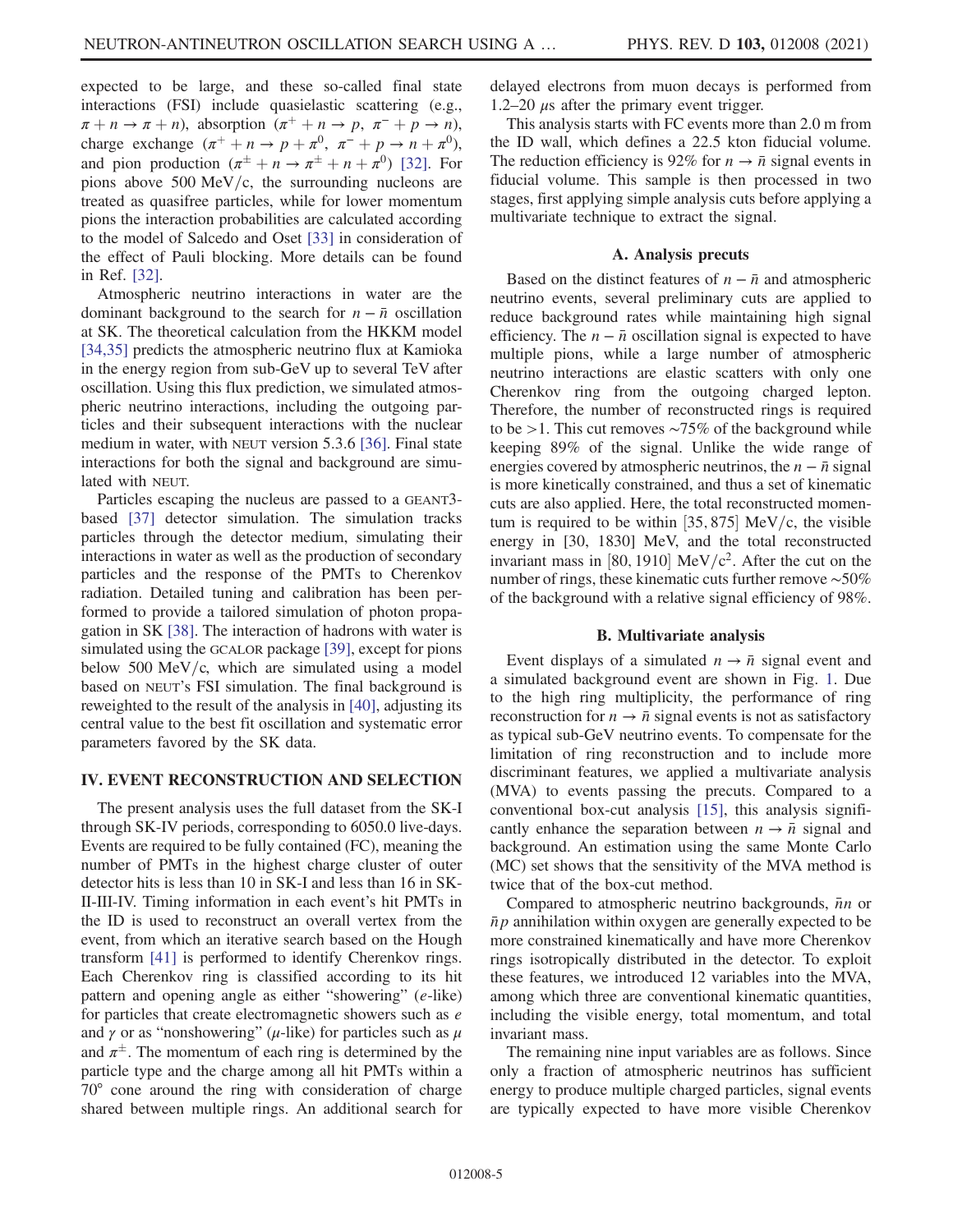rings. The number of such rings is used as a variable. However, the full reconstruction is limited to five rings, as in the case of Fig. [1](#page-5-0). Therefore, an additional variable that counts ring fragments, or potential rings, is also introduced.

The total momentum of an  $n - \bar{n}$  event is limited by the momenta of the interacting nucleons, while a background event can carry more momentum from the incident neutrino and is expected to be more forward going at the energies needed to produce multiple particles. Therefore, this search employs four variables to quantify the isotropy of candidate events. The energy ring ratio is defined as

<span id="page-5-0"></span>

FIG. 1. The event display of a simulated  $n \to \bar{n}$  oscillation event (top) and a simulated background event (bottom). The top figure shows the  $\bar{p}p$  annihilation producing six pions. In total, there are 13 rings of these pions and their decay products, among which five were reconstructed (colored rings). The beige ring is a successfully reconstructed  $\pi^+$ . The dashed small ring is a  $\pi^$ mistakenly reconstructed as a electron-like particle, and the dashed large ring is a similarly misreconstructed  $\pi^{+}$ . The two solid cyan rings are  $2\gamma$  s from the decay of a  $\pi^0$ . The bottom figure shows the deep inelastic scattering process of a  $\nu_e$ . In this event, there are four rings reconstructed by the algorithm, all of which are  $\gamma s$ .

 $(E_{\text{tot}}-E_{\text{max}})/[E_{\text{tot}}\cdot(n_{\text{ring}}-1)]$ , where  $E_{\text{max}}$  is the energy of the ring with highest energy in an event,  $E_{\text{tot}}$  is the total energy of the event, and  $n_{\text{ring}}$  is the number of rings. For the  $n - \bar{n}$  signal, the annihilation energy is more uniformly distributed among the outgoing pions and therefore, the distribution of this variable is expected to have a sharper peak than of backgrounds. Signal events are also expected to have higher sphericity than backgrounds, so this analysis adopts a sphericity variable [\[42\]](#page-11-10). Fox-Wolfram moments, which are superpositions of spherical harmonics that measure correlations between particle momenta (see Ref. [\[43\]](#page-11-11) for details) are also adopted to describe the correlation between rings. This analysis employs the first and second order Fox-Wolfram moments, since higher orders were found to provide little extra discrimination ability.

Finally, three variables related to particle identification are used: the number of  $e$ -like rings, the number of decay electrons, and the maximum distance to any decay electron from the primary vertex. Due to the large number of signal modes with one or more  $\pi^0$ s in the final state, signal events are expected to have more e-like rings from their decays into photons. Corresponding distributions for signal and background MC set after the precuts are shown in Fig. [2](#page-6-0).

These 12 variables are used in the construction of a multilayer perceptron (MLP) [\[44\],](#page-11-12) which is trained on  $n - \bar{n}$  signal and atmospheric neutrino background MC. The MLP consists of a network of layers of nodes that are weighted and interconnected in order to optimize the discrimination between event types. Input variables form the input layer nodes and are combined in the MVA into a single node at the output layer, which is the estimator describing how signal- or backgroundlike an event is. Between these layers there can be so-called hidden layers, whose structure and connectivity can be altered to optimize performance. In this analysis, a trial-and-error optimization for the hyperparameters of the MLP structure was performed and the final structure was determined to be 1 hidden layer with 18 hidden nodes.

The signal efficiency and background efficiency as a function of the estimator value is shown in Fig. [3](#page-6-1), where 0 corresponds to backgroundlike and 1 is signal-like. A sensitivity analysis was performed assuming a 0.37 megaton-years exposure and realistic systematic errors (described below) using the Rolke method [\[45\]](#page-11-13) to determine the optimal cut position in the output estimator. The optimized cut was found to be 0.789, where the signal (background) efficiency from the MVA alone is 5.0% (0.1%). Combined with the preselection efficiency, the total signal efficiency is 4.1% with an expected background of 0.56 events per year, or 9.3 events over the entire data period. Selection efficiencies for each of the signal channels can be found in the last column of Tables [I](#page-3-1) and [II](#page-3-2).

Among the multiple types of neutrino interactions, the dominant background in this analysis is from deep inelastic scattering (DIS), with secondary contributions from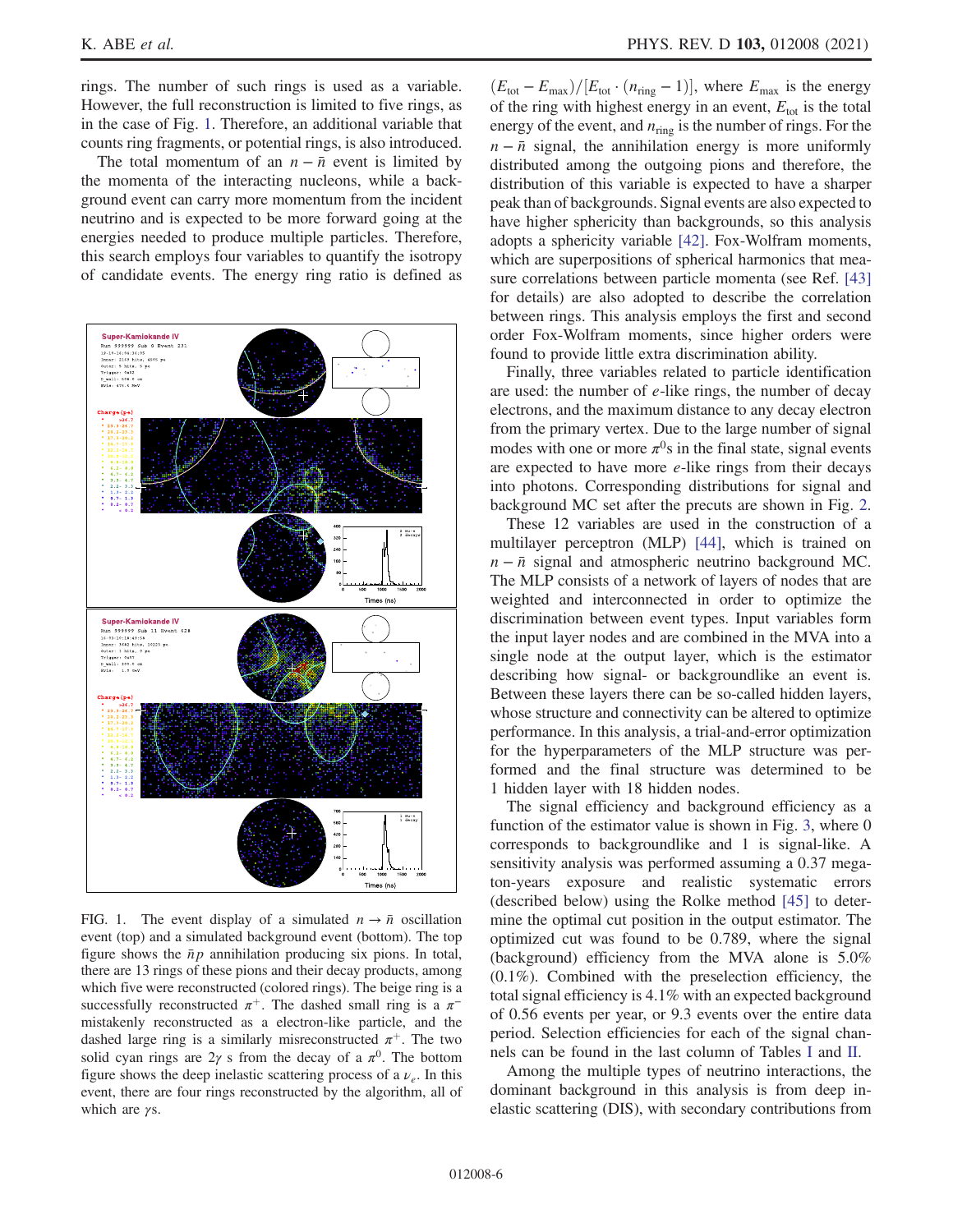<span id="page-6-0"></span>

FIG. 2. The 12 input variables to the multivariate analysis for signal (blue), background (red), and data (black), after precuts. Signal and background simulations are normalized to data.

charged current pion production (CC  $1\pi$ ), neutral current pion production (NC  $1\pi$ ), and charged current elastic scattering (CC EL). Figure [4](#page-6-2) shows the remaining backgrounds before the MVA cut. After applying the MVA cut,

<span id="page-6-1"></span>

FIG. 3. Signal (blue) and background (red) efficiency as a function of the MVA output estimator threshold. The expected sensitivity at each value of the estimator threshold as estimated using the Rolke method is shown in the gray curve. The dashed line indicates the optimum cut point.

the remaining backgrounds in the final sample are shown in Table [III,](#page-7-1) with  $\nu_{\mu} + \bar{\nu}_{\mu}$  contributing 5.8 events, and  $\nu_e + \bar{\nu}_e$ contributing 3.5 events. The contribution from  $\nu_{\tau} + \bar{\nu}_{\tau}$  is less than 0.1 event and is not shown in Table [III.](#page-7-1)

<span id="page-6-2"></span>

FIG. 4. Remaining neutrino interaction backgrounds as a function of the MVA estimator after preselection and before MVA cut, broken down into interaction channels, as shown in the legend.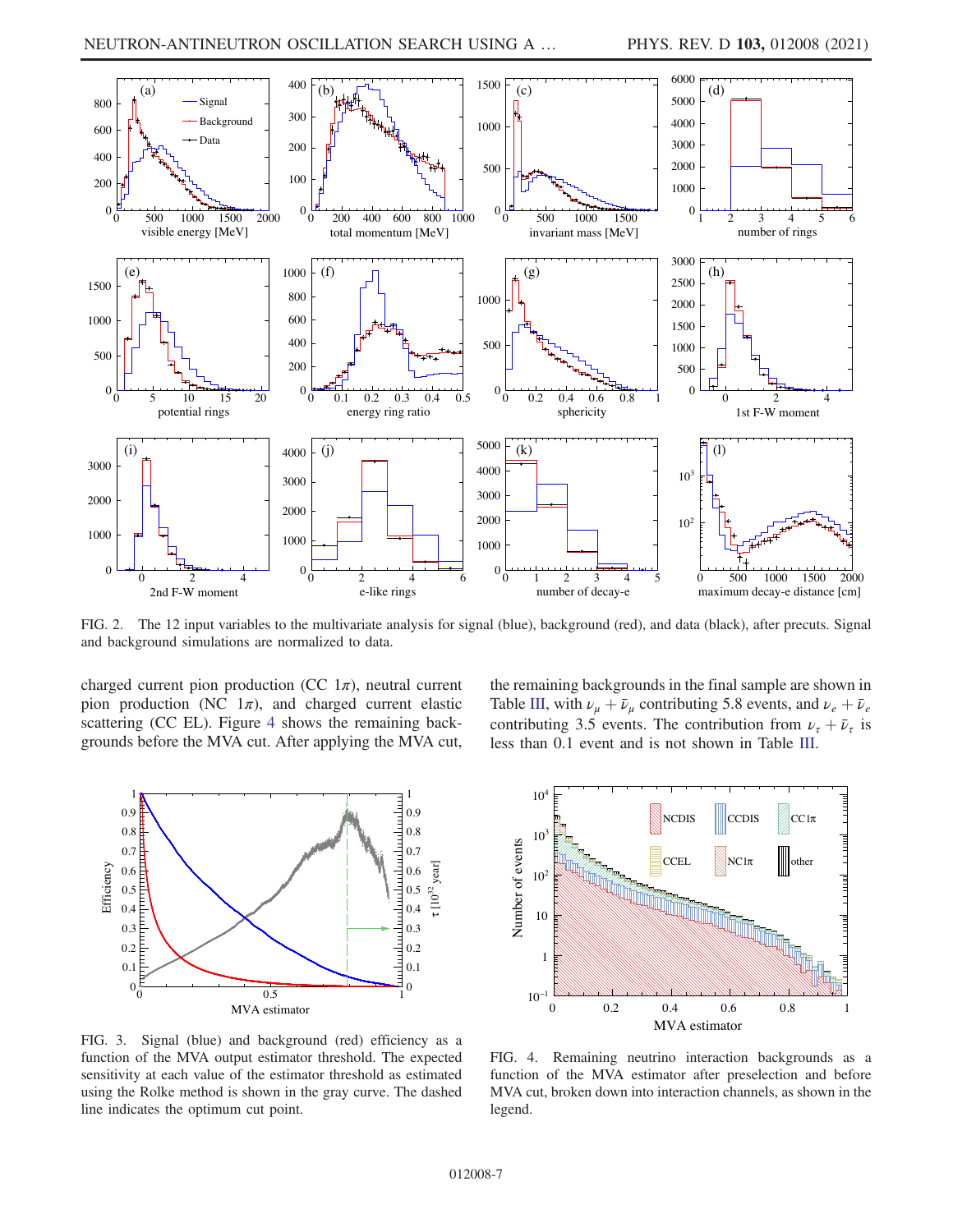<span id="page-7-1"></span>TABLE III. Summary of remaining atmospheric neutrino background events after the MVA selection and scaled to the full SK-I-IV live time.

| Channel   | Events | $\nu_\mu + \bar{\nu}_\mu$ | $\nu_e + \bar{\nu}_e$ |
|-----------|--------|---------------------------|-----------------------|
| NC DIS    | 3.7    | $\cdots$                  | $\cdots$              |
| CC DIS    | 3.6    | 2.0                       | 1.6                   |
| CC $1\pi$ | 1.1    | 0.7                       | 0.4                   |
| CC EL     | 0.3    | 0.1                       | 0.2                   |
| NC $1\pi$ | 0.1    | $\cdots$                  | $\cdots$              |
| Other     | 0.3    | $\cdots$                  | $\cdots$              |
| Total     | 9.3    | $\cdots$                  | $\cdots$              |

## V. SYSTEMATIC ESTIMATION

<span id="page-7-0"></span>In this analysis systematic uncertainties are separated into two categories, those that arise from uncertainty in the physics modeling, such as the hadronization process and final state interaction, and those related to the detector response and event reconstruction.

#### A. Modeling uncertainties

#### 1. Signal

Uncertainty in the momentum of the oxygen nucleons is expected to impact the resulting momentum of the  $n - \bar{n}$ annihilation products. A systematic uncertainty is derived from the difference between the default spectral function model (described in Sec. [III\)](#page-3-0) and the Fermi gas model [\[46\]](#page-11-14) used in the atmospheric neutrino simulation. It yields an uncertainty in the signal efficiency of 7%. Our model does not account for the recent measurement of higher momentum distribution, as summarized in Ref. [\[47\]](#page-11-15). With the dominance of FSI systematic uncertainties, the influence is estimated to be small.

Measured uncertainties in the branching fraction of each annihilation channel also introduce a systematic uncertainty in the hadronization process, resulting in uncertainties in the pion multiplicity of signal events. This uncertainty is accounted for by assigning uncertainties on the branching ratio of each channel listed in Table [I](#page-3-1) and Table [II](#page-3-2) based on the statistical uncertainty in the results from the Crystal Barrel [\[26,27\]](#page-10-18) and the OBELIX experiments [\[28\].](#page-10-19) They were then propagated to the analysis by reweighting the various final states accordingly and result in a 4% uncertainty on the signal efficiency.

Final state interaction modeling is the dominant systematic error on the signal efficiency. To estimate this uncertainty, we generated separate MC sets, each with different FSI model parameters that control the strength of the interaction cross sections and are allowed by fits to pion-nucleon scattering data [\[20\]](#page-10-20). These MC samples were processed through the same event selection, and the largest change in the signal efficiency is taken as the uncertainty. In this analysis, the largest deviation came from a variation with enhanced quasielastic scattering and absorption, but with decreased inelastic scattering, which produces fewer hadrons and thus lower efficiency. The assigned uncertainty is 31%.

## 2. Background

Uncertainties on the atmospheric neutrino background were calculated using the fit result from the SK atmospheric neutrino analysis [\[40\]](#page-11-8). A set of weights was constructed for each event, describing how it changes under a  $1\sigma$  variation of each systematic error parameters used in that analysis. Applying these weights to the MC set allows the uncertainty to be conservatively propagated to the background prediction.

The overall atmospheric neutrino flux normalization has an uncertainty of 15% [\[40\]](#page-11-8) in the dominant background energy range between 1 and 10 GeV, resulting in a 7% uncertainty in the background rate. In total, the uncertainty introduced by modeling of the flux was estimated to be 8%. Neutrino oscillation parameter uncertainties, particularly from  $\theta_{23}$ , also introduce a 3% uncertainty. Uncertainties from the neutrino interaction modeling are the most significant contribution to the error budget. The total uncertainty from neutrino interaction was estimated at 24%, among which the main contribution was found to originate from uncertainties in the deep inelastic scattering model and its cross section.

#### B. Detector systematics

Uncertainties in the detector's energy scale and the reconstruction's ability to accurately identify the number of and particle type of each ring introduce uncertainties in both the signal efficiency and background rate. The energy scale uncertainty is evaluated using calibration sources and control samples, such as cosmic ray muons and their decay electrons [\[40\]](#page-11-8), and is 3.3% in SK-I, 2.8% in SK-II, 2.4% in SK-III, and 2.1% in SK-IV. It results in a 5% and 11% uncertainty on the signal efficiency and background rate, respectively. Similarly, differences in the water quality in the top and bottom regions of the SK tank introduces an asymmetry in the energy scale that introduces an additional 4% signal efficiency uncertainty and 6% background rate uncertainty.

Ring counting introduces 2% uncertainty in signal efficiency and 1% in background rate. This uncertainty is estimated by comparing the ring counting likelihood distribution of MC sets and a controlled sample of data [\[48\]](#page-11-16).

For MVA variables besides ring counting, energy scale, and nonuniformity, we use an inclusive controlled sample (FC data after precuts, before MVA), and compare data and MC prediction, as shown in Fig. [2.](#page-6-0) The source uncertainties are assigned from the deviation of data and MC sets. These source uncertainties are then propagated to efficiency uncertainties.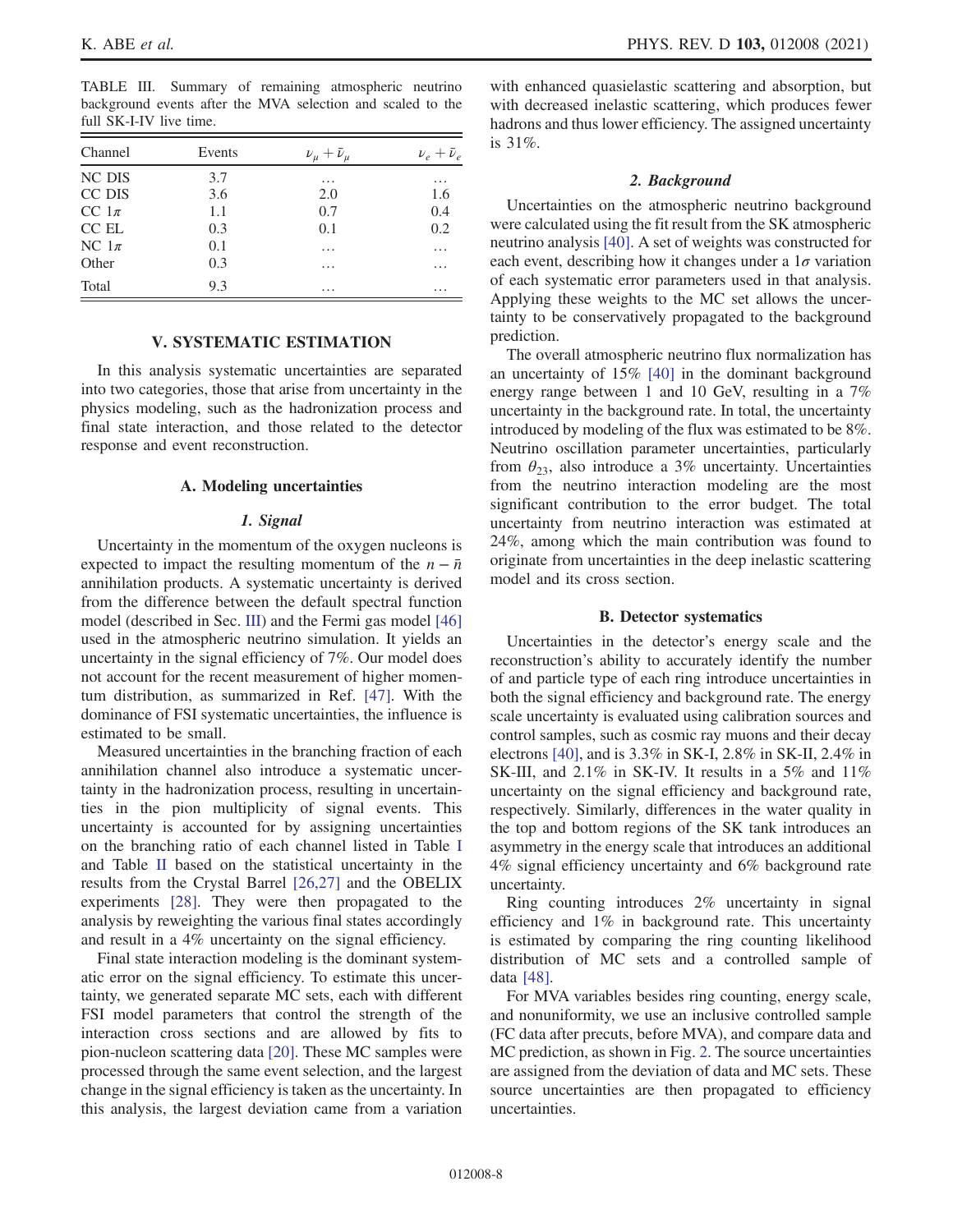<span id="page-8-1"></span>TABLE IV. Summary of systematic uncertainties on the signal efficiency and backgrounds. The atmospheric neutrino row represents the combined uncertainty from modeling of their flux and interactions.

|                     | Signal Efficiency | Background |
|---------------------|-------------------|------------|
| Physics             |                   |            |
| Fermi motion        | 7%                | .          |
| Hadronization       | $4\%$             |            |
| <b>FSI</b>          | 31%               | .          |
| Atmospheric $\nu$   | .                 | 24%        |
| Detector            |                   |            |
| Energy scale        | $5\%$             | 11%        |
| Non-uniformity      | $4\%$             | 6%         |
| Ring counting       | $2\%$             | $2\%$      |
| Other MVA variables | $4\%$             | 7%         |
| Total               | 33%               | 28%        |

<span id="page-8-2"></span>TABLE V. Overall efficiency and systematic uncertainty.

|            | Efficiency | Event rate    | <b>Systematics</b> |
|------------|------------|---------------|--------------------|
| Signal     | $4.1\%$    | $\cdots$      | 33%                |
| Background | $\cdots$   | $0.56 /$ year | 28%                |

The individual systematic sources and their uncertainties are summarized in Table [IV,](#page-8-1) while the total efficiency and uncertainty are presented in Table [V.](#page-8-2)

#### VI. RESULT

<span id="page-8-0"></span>This full SK-I-IV dataset corresponds to an exposure of 0.37 megaton-years. After applying the cuts above, 11 events are found in data, which is consistent with the expected background of  $9.3 \pm 2.7$  events. Furthermore, data and MC sets are in good agreement both before (Fig. [5\)](#page-8-3) and after (Fig. [6](#page-8-4)) the MVA cut. The input

<span id="page-8-3"></span>

FIG. 5. MVA output estimator after applying the analysis precut. The expected background is shown in red, the signal (scaled to data) in blue, and the data points are shown in black.

<span id="page-8-4"></span>

FIG. 6. MVA output estimator after applying the cut at 0.789 in this variable. The expected background is shown in red, the signal in blue, and the data points are shown in black.

variables to the MVA show a similar agreement (Fig. [2](#page-6-0)). Accordingly, we find no evidence for neutron-antineutron oscillations.

Figure [7](#page-8-5) shows the 11 candidate events within the detector. The spatial distribution is uniform as expected. Figure [8](#page-9-0) shows the distribution in time. The dependence of

<span id="page-8-5"></span>

FIG. 7. Spatial distribution of observed events after precuts (black), and after the MVA cut (red) in the plane perpendicular to the detector axis (top) and in the radial and axial direction (bottom).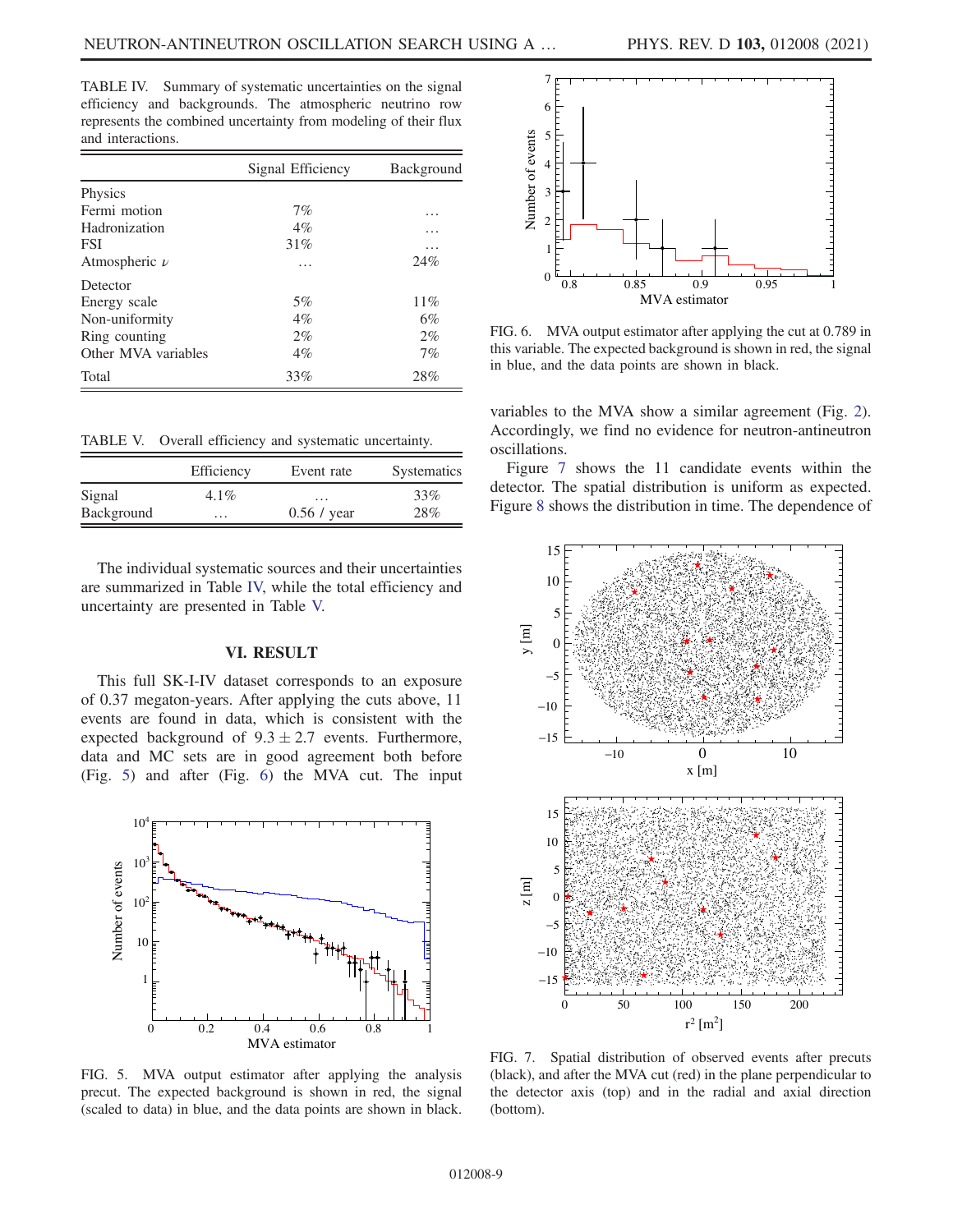<span id="page-9-0"></span>

FIG. 8. Distribution of observed events in time after precuts (black) and after the MVA cut (red). For comparison the background expectation after the MVA cut scaled by a factor of 500 is shown in blue.

events after precut on time is due to the live time of SK. Performing a K-S test on the distrbution yields a maximum distance between data and MC sets at 0.33. To determine the likelihood of this result, this procedure was repeated on simulated datasets with the same size as the observation and

<span id="page-9-1"></span>TABLE VI. Comparison of the expected atmospheric neutrino background, signal efficiency, live time, and observation in each run period.

|                   | SK-I    | SK-II   | SK-III  | <b>SK-IV</b> |
|-------------------|---------|---------|---------|--------------|
| Efficiency        | $3.7\%$ | $3.3\%$ | $3.7\%$ | $4.4\%$      |
| Background events | 1.98    | 1.03    | 0.74    | 5.50         |
| Live days         | 1489.2  | 798.6   | 518.1   | 3244.1       |
| Candidates        | 0       |         |         | Q            |

<span id="page-9-2"></span>TABLE VII. Expected and observed limits from the background-only hypothesis.

|          | Events | $T_{n-\bar{n}}$ (10 <sup>32</sup> yrs) | $\tau_{n \to \bar{n}}$ (10 <sup>8</sup> s) |
|----------|--------|----------------------------------------|--------------------------------------------|
| Expected | 9.3    | 4.3                                    |                                            |
| Observed |        | 3.6                                    |                                            |

assuming a constant rate. Among these pseudoexperiments, 14% had a K-S distance larger than 0.33, indicating no significant deviation from the assumed uniform distribution and is consistent with the expectation from atmospheric backgrounds.

A comparison of the expected atmospheric neutrino background, signal efficiency and observed data in each SK run period is shown in Table [VI](#page-9-1). Signal efficiencies and background rates are slightly different across these run periods, and the majority of candidate events are found in SK-IV, which has the longest live time. The Poisson probability of observing nine or more events in SK-IV with an expectation of 5.5 events (ignoring systematic uncertainties) is 10.6%. This observation is similarly consistent with the background expectation.

In the absence of a statistically significant excess in data, a lower limit is established. To account for both statistical and systematic uncertainties, we used Rolke method in confidence interval calculation. The observation limit on neutron lifetime is set at  $3.6 \times 10^{32}$  years (90% C.L.). Equation [\(3\)](#page-2-2) and  $R = 0.517 \times 10^{23} \text{ s}^{-1}$  [\[11\]](#page-10-10) are used to derive the corresponding limit on the  $n - \bar{n}$  oscillation time,  $\tau_{n\to \bar{n}} > 4.7 \times 10^8$  s. A comparison between the expected sensitivity and this result is shown in Table [VII.](#page-9-2) Alternative calculations of the nuclear suppression factor  $R$  can be found in Refs. [\[12,13\]](#page-10-11).

Table [VIII](#page-9-3) compares the present results with those from other bound neutron experiments and free neutron oscillation experiments. Papers before the year 2000 typically report  $\tau_{n\to \bar{n}}$  assuming  $R = 1 \times 10^{23}$ /s, and the previous SK result considered uncertainty in the theoretical prediction of R. For better comparison and easier conversion,  $\tau_{n\to\bar{n}}$  is presented as  $\sqrt{T_{n-\bar{n}}/R}$  with corresponding nuclear suppression factor  $R$  listed in Table [VIII](#page-9-3). The limit from free neutron experiments is also listed for reference, but should not be directly compared with the limits from bound neutron experiments due to the medium modifications of the six-quark operator which is still a subject for theoretical interpretation [\[49\]](#page-11-17). Among the bound neutron experimental searches so far, this analysis gives the most stringent limit on  $n \to \bar{n}$  oscillation.

<span id="page-9-3"></span>TABLE VIII. Comparison of  $n - \bar{n}$  oscillation searches from bound neutrons and free neutrons. All values of  $\tau_{n\to\bar{n}}$ results are presented as  $\sqrt{T_{n-\bar{n}}/R}$ , where R is the nuclear suppression factor used in each reference.

|                 |                        | $T_{n-\bar{n}}(10^{32} \text{ years})$ | $R(10^{23}/s)$ | $\tau_{n\to \bar{n}}(10^8 \text{ s})$ |
|-----------------|------------------------|----------------------------------------|----------------|---------------------------------------|
| 16 <sub>O</sub> | SK-I-IV (this study)   | 3.6                                    | 0.517          | 4.7                                   |
| 16 <sub>O</sub> | SK-I [15] (2015)       | 1.9                                    | 0.517          | 3.4                                   |
| 16 <sub>O</sub> | Kamiokande [18] (1986) | 0.4                                    | 0.517          | 1.6                                   |
| $^{2}H$         | SNO [16] (2017)        | 0.1                                    | 0.25           | 1.4                                   |
| 56Fe            | Soudan II [17] (2002)  | 0.7                                    | 1.4            | 1.3                                   |
| 56Fe            | Frejus [21] (1990)     | 0.7                                    | 1.4            | 1.2                                   |
| 16 <sub>O</sub> | IMB [19] (1984)        | 0.2                                    | 0.517          | 1.2                                   |
| Free neutron    | Grenoble [14] (1994)   | $\cdots$                               | $\cdots$       | 0.9                                   |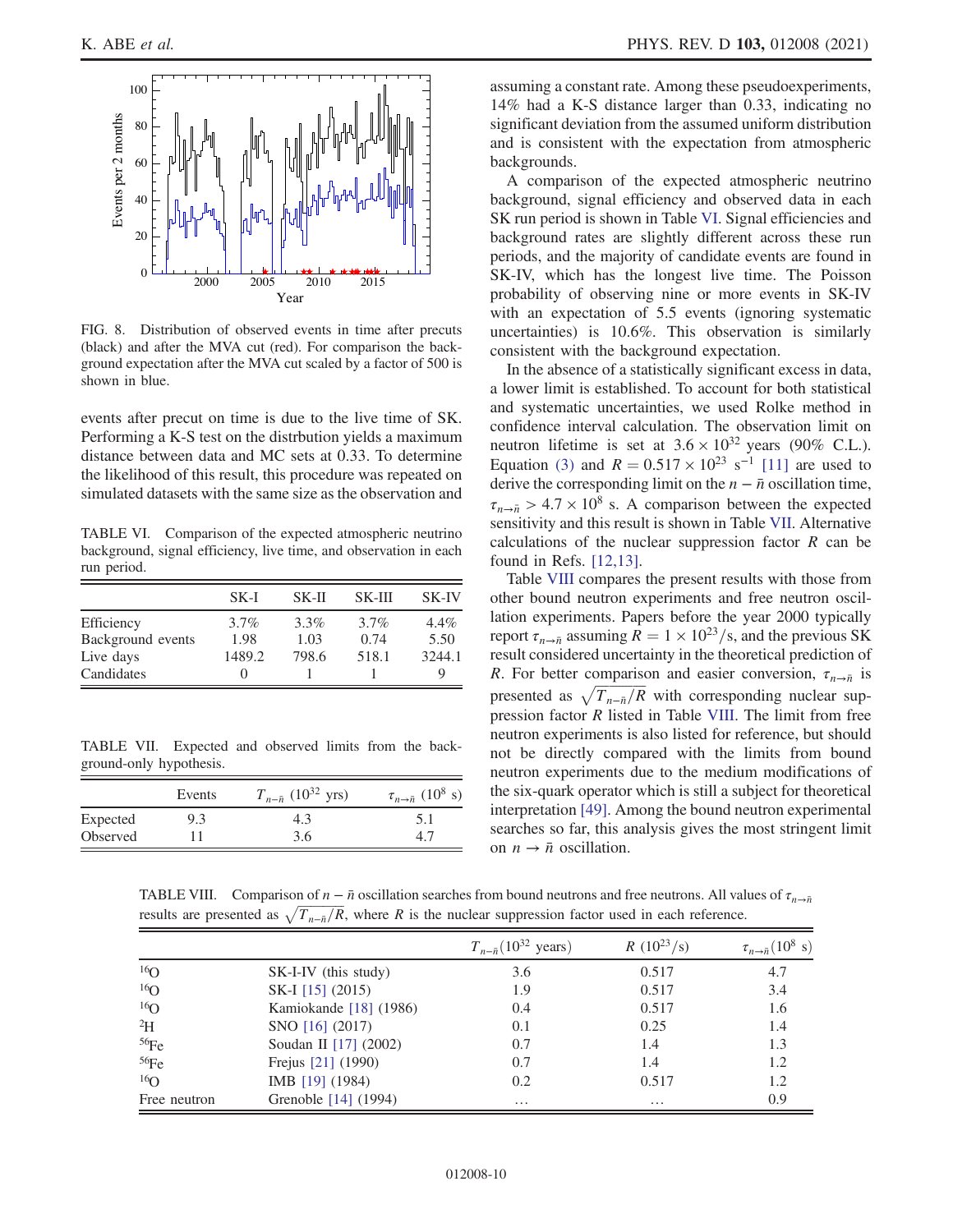## VII. CONCLUSION

<span id="page-10-14"></span>We performed a  $n - \bar{n}$  oscillation search with SK-I-IV data using a multivariate analysis. Compared to previous results [\[15\],](#page-10-13) the updated final state interaction model predicts fewer pions and less separation between signal and neutrino backgrounds. With the advanced MVA method and the inclusion of multiple new variables, the sensitivity of this analysis is still greatly enhanced.

For the 0.37 megaton-year exposure at SK, we observed 11 events with an expected background of  $9.3 \pm 2.7$ events. There is no statistically significant excess of data events, so a lower limit on the neutron lifetime is set at  $3.6 \times 10^{32}$  years at 90% C.L., corresponding to a lower limit on the neutron-antineutron oscillation time in <sup>16</sup>O of  $\tau_{n\to \bar{n}} > 4.7 \times 10^8$  s. This is the world's most stringent limit on neutron-antineutron oscillation so far, with 90% improvement from the previous best limit [\[15\],](#page-10-13) and is reaching the predicted parameter space of some theoretical models [\[6\].](#page-10-6)

#### ACKNOWLEDGMENTS

We gratefully acknowledge the cooperation of the Kamioka Mining and Smelting Company. The Super-Kamiokande experiment has been built and operated from funding by the Japanese Ministry of Education, Culture, Sports, Science and Technology, the U.S. Department of Energy, and the U.S. National Science Foundation. Some of us have been supported by funds from the National Research Foundation of Korea NRF20090083526 (KNRC) funded by the Ministry of Science, ICT, and Future Planning and the Ministry of Education (Grants No. 2018R1D1A3B07050696 and No. 2018R1D1A1B07049158), the Japan Society for the Promotion of Science, the National Natural Science Foundation of China under Grant No. 11620101004, the Spanish Ministry of Science, Universities and Innovation (Grant No. PGC2018-099388-B-I00), the Natural Sciences and Engineering Research Council (NSERC) of Canada, the Scinet and Westgrid consortia of Compute Canada, the National Science Centre, Poland (2015/18/E/ST2/00758), the Science and Technology Facilities Council (STFC) and GridPPP, United Kingdom, the European Union's Horizon 2020 Research and Innovation Programme under the Marie Skłodowska-Curie Grant Agreement No. 754496, H2020-MSCA-RISE-2018 JENNIFER2 Grant Agreement No. 822070, and H2020-MSCA-RISE-2019 SK2HK Grant Agreement No. 872549.

- <span id="page-10-0"></span>[1] A. D. Sakharov, Pis'ma Zh. Eksp. Teor. Fiz. 5, 32 (1967) [[Usp. Fiz. Nauk](https://doi.org/10.3367/UFNr.0161.199105h.0061) 161, 61 (1991)].
- <span id="page-10-1"></span>[2] M. Fukugita and T. Yanagida, [Phys. Lett. B](https://doi.org/10.1016/0370-2693(86)91126-3) 174, 45 (1986).
- <span id="page-10-2"></span>[3] D. G. Phillips II et al., [Phys. Rep.](https://doi.org/10.1016/j.physrep.2015.11.001) 612, 1 (2016).
- <span id="page-10-3"></span>[4] V. Kuzmin, V. Rubakov, and M. Shaposhnikov, [Phys. Lett.](https://doi.org/10.1016/0370-2693(85)91028-7) 155B[, 36 \(1985\)](https://doi.org/10.1016/0370-2693(85)91028-7).
- <span id="page-10-4"></span>[5] K. S. Babu, R. N. Mohapatra, and S. Nasri, [Phys. Rev. Lett.](https://doi.org/10.1103/PhysRevLett.97.131301) 97[, 131301 \(2006\).](https://doi.org/10.1103/PhysRevLett.97.131301)
- <span id="page-10-6"></span>[6] K. S. Babu, P. S. B. Dev, E. C. F. S. Fortes, and R. N. Mohapatra, Phys. Rev. D 87[, 115019 \(2013\).](https://doi.org/10.1103/PhysRevD.87.115019)
- <span id="page-10-5"></span>[7] S. Nussinov and R. Shrock, [Phys. Rev. Lett.](https://doi.org/10.1103/PhysRevLett.88.171601) 88, 171601 [\(2002\).](https://doi.org/10.1103/PhysRevLett.88.171601)
- <span id="page-10-7"></span>[8] C. Grojean, B. Shakya, J.D. Wells, and Z. Zhang, [Phys.](https://doi.org/10.1103/PhysRevLett.121.171801) Rev. Lett. 121[, 171801 \(2018\).](https://doi.org/10.1103/PhysRevLett.121.171801)
- <span id="page-10-8"></span>[9] E. Rinaldi, S. Syritsyn, M. L. Wagman, M. I. Buchoff, C. Schroeder, and J. Wasem, [Phys. Rev. Lett.](https://doi.org/10.1103/PhysRevLett.122.162001) 122, 162001 [\(2019\).](https://doi.org/10.1103/PhysRevLett.122.162001)
- <span id="page-10-9"></span>[10] S. Girmohanta and R. Shrock, [Phys. Rev. D](https://doi.org/10.1103/PhysRevD.101.095012) 101, 095012 [\(2020\).](https://doi.org/10.1103/PhysRevD.101.095012)
- <span id="page-10-11"></span><span id="page-10-10"></span>[11] E. Friedman and A. Gal, Phys. Rev. D **78**[, 016002 \(2008\).](https://doi.org/10.1103/PhysRevD.78.016002)
- [12] J. Haidenbauer and U.-G. Meiner, [Chin. Phys. C](https://doi.org/10.1088/1674-1137/44/3/033101) 44, 033101 [\(2020\).](https://doi.org/10.1088/1674-1137/44/3/033101)
- [13] F. Oosterhof, B. Long, J. de Vries, R. Timmermans, and U. van Kolck, Phys. Rev. Lett. 122[, 172501 \(2019\)](https://doi.org/10.1103/PhysRevLett.122.172501).
- <span id="page-10-13"></span><span id="page-10-12"></span>[14] M. Baldo-Ceolin et al., Z. Phys. C 63[, 409 \(1994\).](https://doi.org/10.1007/BF01580321)
- [15] K. Abe et al. (Super-Kamiokande Collaboration), [Phys.](https://doi.org/10.1103/PhysRevD.91.072006) Rev. D 91[, 072006 \(2015\)](https://doi.org/10.1103/PhysRevD.91.072006).
- <span id="page-10-22"></span>[16] B. Aharmim et al. (SNO Collaboration), [Phys. Rev. D](https://doi.org/10.1103/PhysRevD.96.092005) 96, [092005 \(2017\).](https://doi.org/10.1103/PhysRevD.96.092005)
- <span id="page-10-23"></span>[17] J. Chung et al., Phys. Rev. D 66[, 032004 \(2002\).](https://doi.org/10.1103/PhysRevD.66.032004)
- <span id="page-10-21"></span>[18] M. Takita et al. (Kamiokande Collaboration), [Phys. Rev. D](https://doi.org/10.1103/PhysRevD.34.902) 34[, 902 \(1986\).](https://doi.org/10.1103/PhysRevD.34.902)
- <span id="page-10-25"></span>[19] T. W. Jones et al. (Irvine-Michigan-Brookhaven Collaboration), [Phys. Rev. Lett.](https://doi.org/10.1103/PhysRevLett.52.720) 52, 720 (1984).
- <span id="page-10-20"></span>[20] J.D. Gustafson, A search for baryon number violation by two units at the Super-Kamiokande detector, Ph.D. Thesis, Boston University, 2016.
- <span id="page-10-24"></span>[21] C. Berger et al. (Frejus Collaboration), [Phys. Lett. B](https://doi.org/10.1016/0370-2693(90)90441-8) 240, [237 \(1990\)](https://doi.org/10.1016/0370-2693(90)90441-8).
- <span id="page-10-15"></span>[22] Y. Fukuda et al. (Super-Kamiokande Collaboration), [Nucl. Instrum. Methods Phys. Res., Sect. A](https://doi.org/10.1016/S0168-9002(03)00425-X) 501, 418 [\(2003\).](https://doi.org/10.1016/S0168-9002(03)00425-X)
- <span id="page-10-16"></span>[23] K. Abe, Y. Hayato, T. Iida, K. Iyogi, J. Kameda, Y. Kishimoto, Y. Koshio, L. Marti, M. Miura, S. Moriyama et al., [Nucl. Instrum. Methods Phys. Res., Sect. A](https://doi.org/10.1016/j.nima.2013.11.081) 737, 253 [\(2014\).](https://doi.org/10.1016/j.nima.2013.11.081)
- <span id="page-10-17"></span>[24] R. D. Woods and D. S. Saxon, Phys. Rev. 95[, 577 \(1954\).](https://doi.org/10.1103/PhysRev.95.577)
- [25] K. Nakamura, S. Hiramatsu, T. Kamae, H. Muramatsu, N. Izutsu, and Y. Watase, Nucl. Phys. A268[, 381 \(1976\)](https://doi.org/10.1016/0375-9474(76)90539-X).
- <span id="page-10-18"></span>[26] E. Klempt, C. Batty, and J.-M. Richard, [Phys. Rep.](https://doi.org/10.1016/j.physrep.2005.03.002) 413, 197 [\(2005\).](https://doi.org/10.1016/j.physrep.2005.03.002)
- [27] C. Amsler et al. (Crystal Barrel Collaboration), [Nucl. Phys.](https://doi.org/10.1016/S0375-9474(03)00912-6) A720[, 357 \(2003\)](https://doi.org/10.1016/S0375-9474(03)00912-6).
- <span id="page-10-19"></span>[28] T. Bressani and A. Filippi, Phys. Rep. 383[, 213 \(2003\)](https://doi.org/10.1016/S0370-1573(03)00233-3).